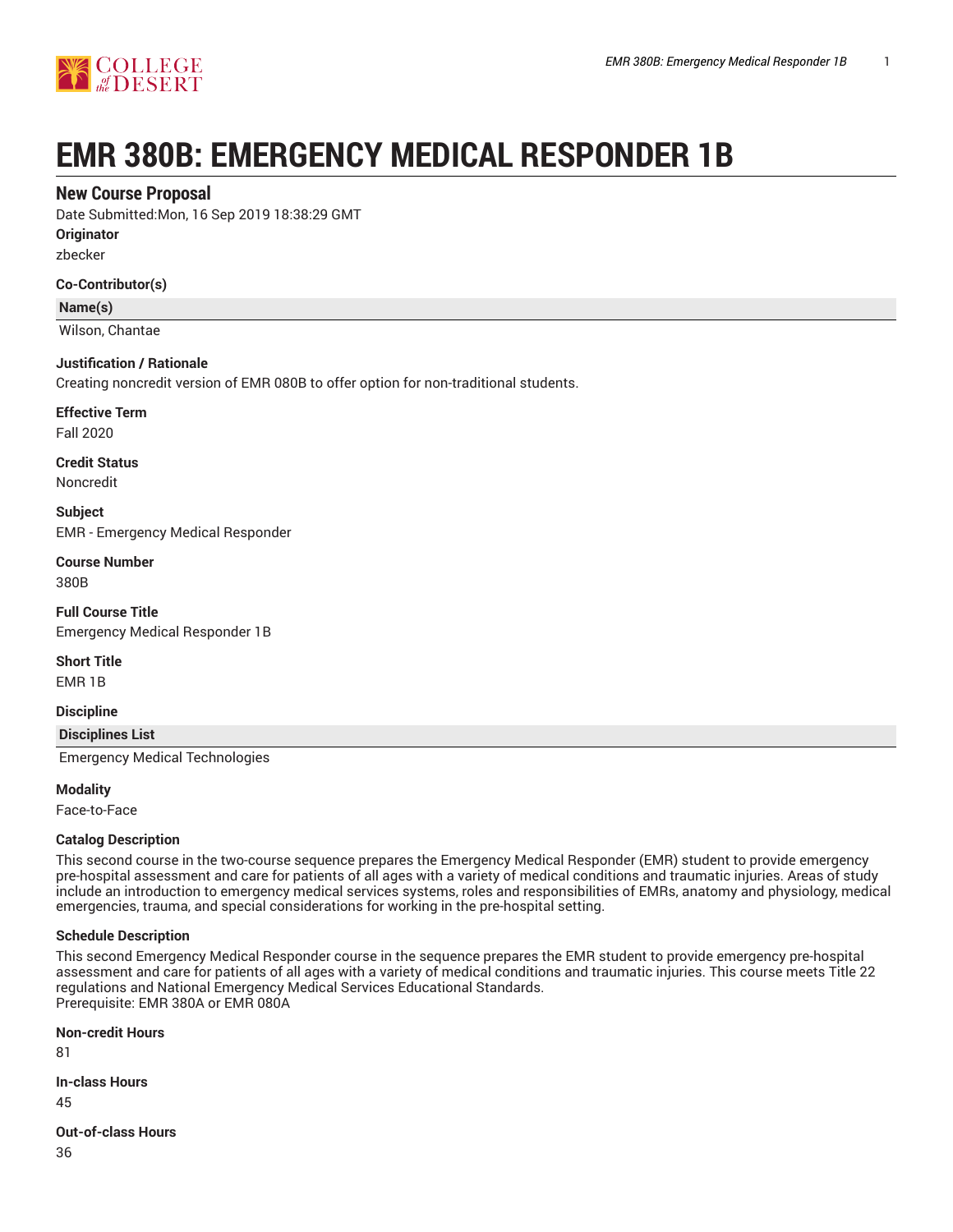

#### **Total Semester Hours** 81

**Override Description** Noncredit override.

**Prerequisite Course(s)** EMR 380A or EMR 080A

# **Required Text and Other Instructional Materials**

**Resource Type**

Book **Open Educational Resource**

No

**Formatting Style**

APA

**Author**

Schottke, David, American Academy of Orthopedic Surgeons (AAOS)

#### **Title**

Emergency Medical Responder (Navigate 2 Essentials Access)

#### **Edition**

6th

### **Publisher**

Jones Bartlett Learning

**Year** 2018

# **College Level**

Yes

#### **Flesch-Kincaid Level** 12

**ISBN #** 9781284134186

**For Text greater than five years old, list rationale:**

#### **Class Size Maximum**

30

.

## **Entrance Skills**

Asses and identify the situational safety and nature of a patient's condition.

## **Requisite Course Objectives**

EMR 080A-Describe the roles of EMS providers in the health care system.

EMR 080A-Demonstrate the professional attributes expected of EMRs.

EMR 080A-Perform the roles and responsibilities of an EMR with regard to personal safety and wellness, as well as the safety of others.

EMR 080A-Perform the duties of an EMR with regard for medical-legal and ethical issues, including functioning under medical direction and within the scope of practice.

EMR 080A-Apply principles of anatomy, physiology, pathophysiology, life-span development, and therapeutic communications to the assessment and management of patients.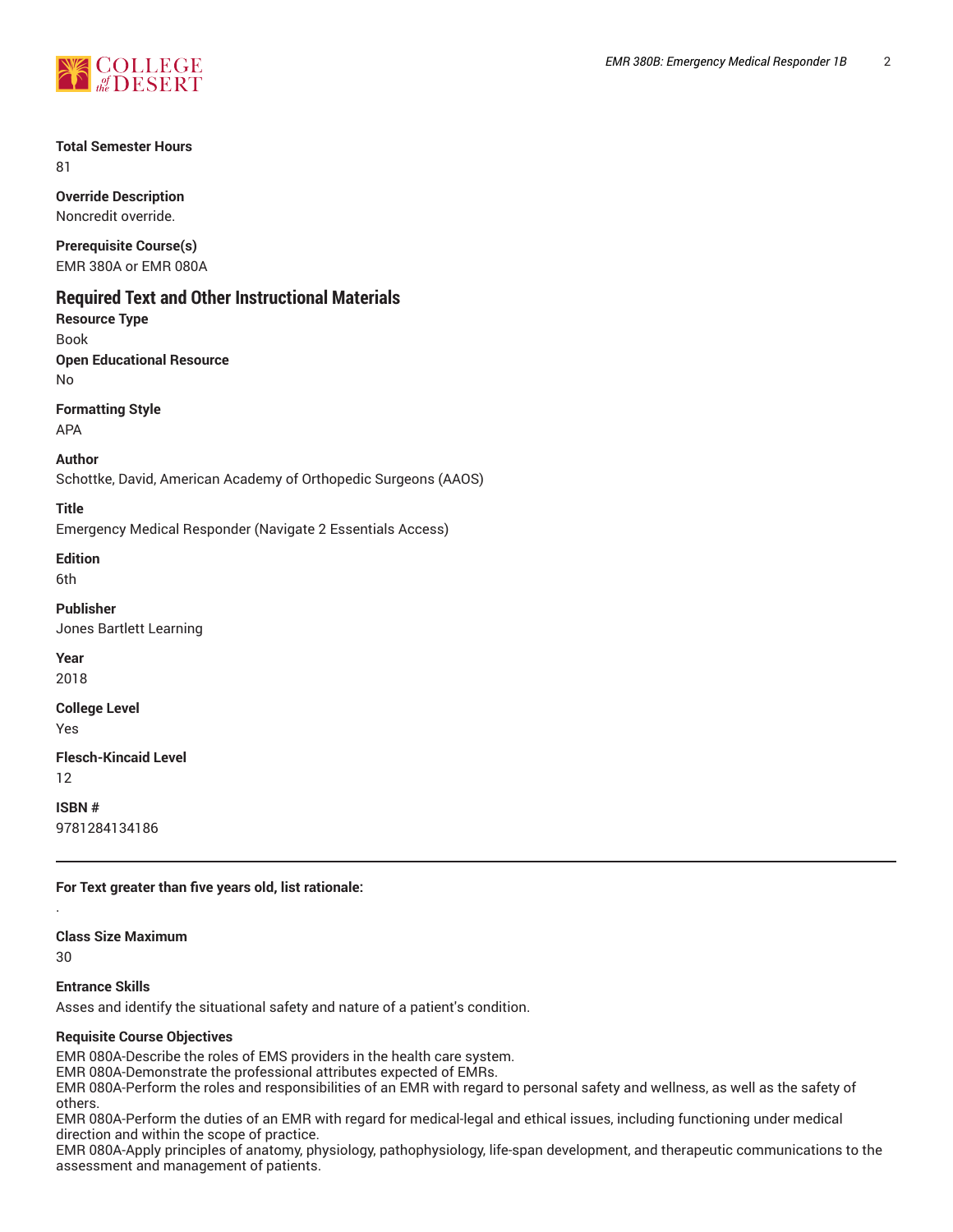

EMR 080A-Identify the need for and perform immediately life-saving interventions to manage a patient's airway, breathing, and circulation.

EMR 080A-Assess and manage patients of all ages with a variety of complaints, medical conditions and traumatic injuries. EMR 080A-Apply principles of emergency medical services operations, including considerations in ambulance and air medical transportation, multiple casualty incidents, gaining access to and extricating patients, hazardous materials incidents, and responding to situations involving weapons of mass destruction.

#### **Course Content**

- 1. Caring for Common Medical Emergencies
	- a. Medical Emergencies
	- b. Evaluating Mental Status
	- c. Overdose and Poisoning
	- d. Behavioral Emergencies
	- e. Use of Narcan for narcotic overdose
	- f. Use of Epinephrine by auto injector for anaphylaxis or sever asthma
	- g. Environmental Emergencies
	- h. Temperature and the Body
	- i. Heat Emergencies
	- j. Cold Emergencies
	- k. Bites and Stings
	- l. Water-Related Incidents
	- m. Ice-related Incidents
- 2. Caring for Soft-Tissue Injuries
- a. Heart, Blood and Blood Vessels
	- b. Bleeding
	- c. Soft-Tissue Injuries
	- d. Burns
- 3. Recognition and Care of Shock
	- a. Perfusion and Shock
	- b. Mechanism of Injury and Shock
- 4. Caring for Muscle and Bone Injuries
	- a. Musculoskeletal System
	- b. Appendicular Skeleton
	- c. Splinting
	- d. Management of Specific Extremity Injuries
- 5. Caring for Head and Spine Injuries
	- a. Anatomy of the Head and Spine
	- b. Mechanisms of Injury
	- c. Injuries to the Head and Face
	- d. Injuries to the Spine
- 6. Caring for Chest and Abdominal Emergencies
	- a. Anatomy of the Chest
	- b. Chest Injuries
	- c. Abdominal Emergencies
	- d. Abdominal Injuries
- 7. Care During Pregnancy and Childbirth
	- a. Understanding Childbirth
	- b. Delivery
	- c. Complications and Emergencies
- 8. Caring for Infants and Children
	- a. Caring for the Pediatric Patient
	- b. Characteristics of Infants and Children
	- c. Assessment of Infants and Children
	- d. Managing Specific Medical Emergencies
	- e. Managing Trauma Emergencies
- 9. Special Considerations for the Geriatric Patient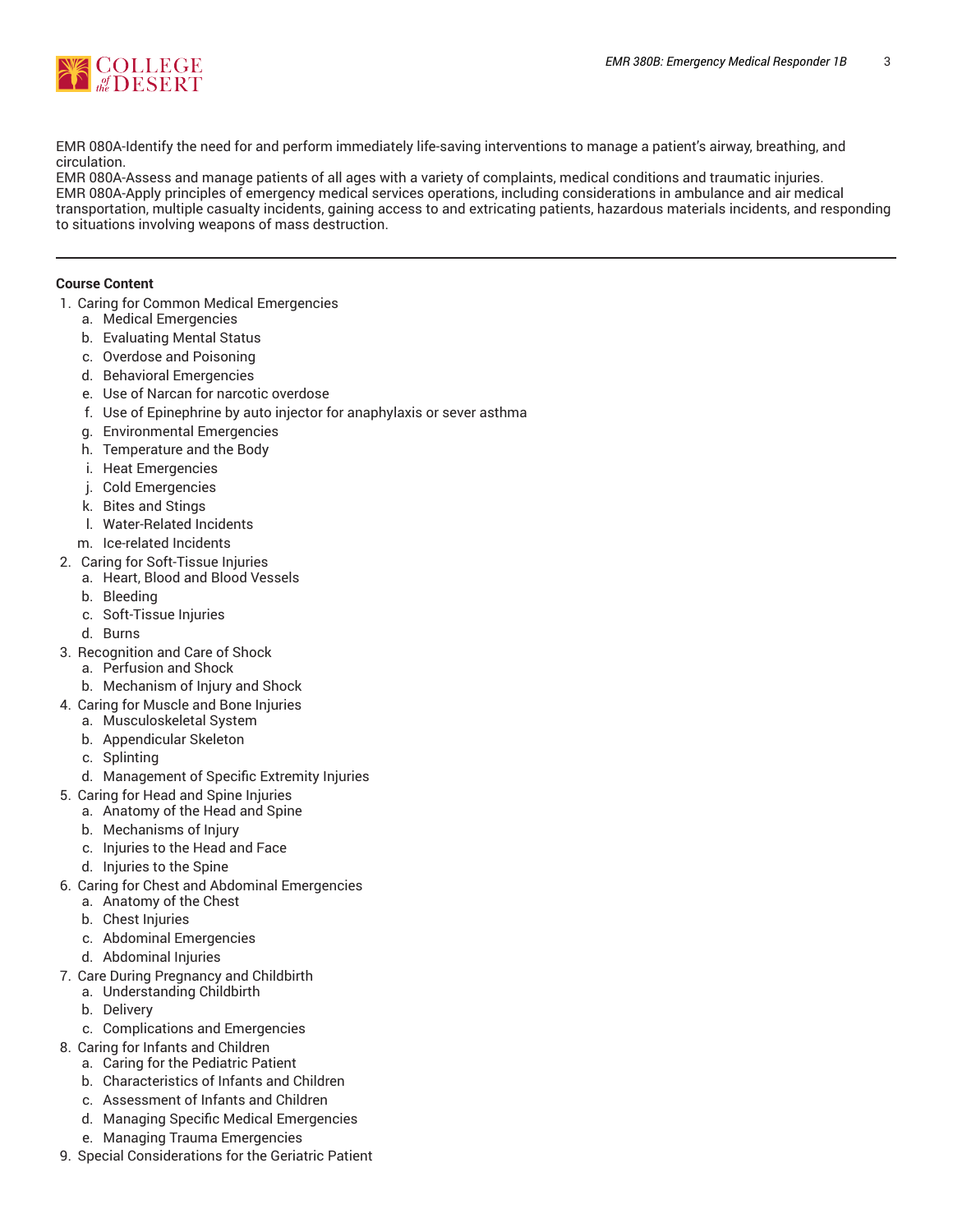

- a. Understanding Geriatric Patients
- b. Characteristics of Geriatric Patients
- c. Age-Related Physical Changes
- d. Assessment of Geriatric Patients
- e. Common Medical Problems of Geriatric Patients
- 10. Introduction to EMS Operations and Hazardous Materials
	- a. Safety
	- b. The Call
	- c. Motor-Vehicle Collisions
	- d. Building Access
	- e. Hazards
- 11. Introduction to Multiple-Casualty Incidents, The Incident Command System, and Triage
	- a. Multiple-Casualty Incidents
	- b. Incident Command System

#### **Course Objectives**

|             | <b>Objectives</b>                                                                                                                                                                                                                                                                                                  |
|-------------|--------------------------------------------------------------------------------------------------------------------------------------------------------------------------------------------------------------------------------------------------------------------------------------------------------------------|
| Objective 1 | Describe the roles of EMS in the health care system.                                                                                                                                                                                                                                                               |
| Objective 2 | Demonstrate the professional attributes expected of EMRs.                                                                                                                                                                                                                                                          |
| Objective 3 | Perform the roles and responsibilities of an EMR with regard to personal safety and wellness, as well as the safety of<br>others.                                                                                                                                                                                  |
| Objective 4 | Perform the duties of an EMR with regard for medical-legal and ethical issues, including functioning under medical<br>direction and within the scope of practice.                                                                                                                                                  |
| Objective 5 | Apply principles of anatomy, physiology, pathophysiology, life-span development, and therapeutic communications to<br>the assessment and management of patients.                                                                                                                                                   |
| Objective 6 | Identify the need for and perform immediately life-saving interventions to manage a patient's airway, breathing, and<br>circulation.                                                                                                                                                                               |
| Objective 7 | Assess and manage patients of all ages with a variety of complaints, medical conditions, and traumatic injuries.                                                                                                                                                                                                   |
| Objective 8 | Apply principles of emergency medical services operations, including considerations in ambulance and air medical<br>transportation, multiple casualty incidents, gaining access to and extricating patients, hazardous materials incidents,<br>and responding to situations involving weapons of mass destruction. |
|             |                                                                                                                                                                                                                                                                                                                    |

#### **Student Learning Outcomes**

|           | Upon satisfactory completion of this course, students will be able to:                     |
|-----------|--------------------------------------------------------------------------------------------|
| Outcome 1 | Demonstrate fundamental knowledge and understanding of medical terminology.                |
| Outcome 2 | Demonstrate fundamental knowledge and understanding of emergency medical services systems. |

#### **Methods of Instruction**

| <b>Method</b>     | Please provide a description or examples of how each instructional<br>method will be used in this course.                                        |
|-------------------|--------------------------------------------------------------------------------------------------------------------------------------------------|
| Activity          | In-class instructor modeled practical skills followed by instructor-lead<br>analysis                                                             |
| Lecture           | The reading of emergency medical texts in class by the instructor and<br>students followed by instructor -guided interpretation                  |
| Role Playing      | In-class group projects where students are team leaders and team<br>members who communicate a patient; s condition and initiate<br>interventions |
| <b>Discussion</b> | Instructor-lead discussion groups where students analyse and interpret<br>case studies for situational awareness and patient's condition.        |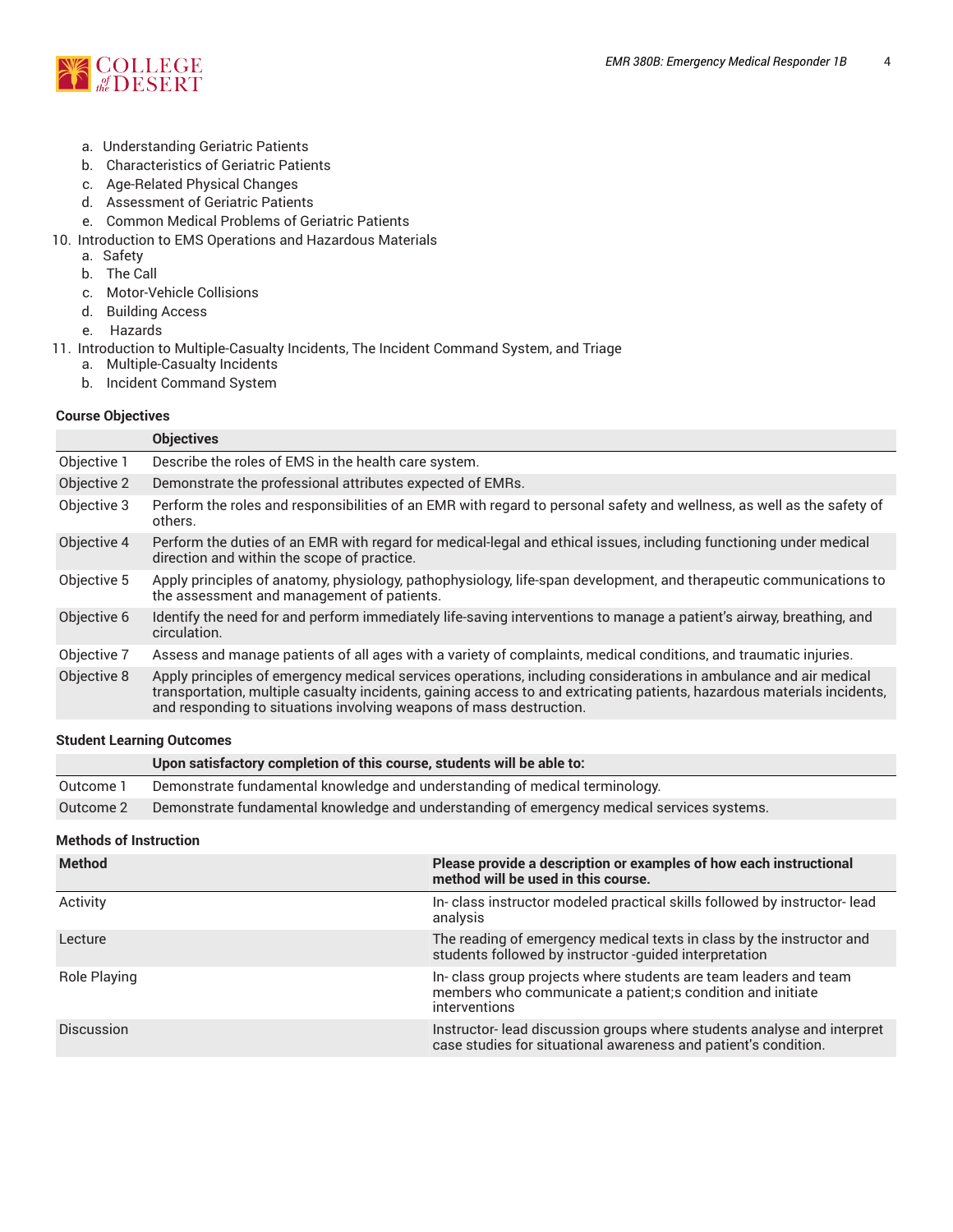# **S**<br> *COLLEGE*<br> *COLLEGE*

# **Methods of Evaluation**

| <b>Method</b>                                    | Please provide a description or examples of how<br>each evaluation method will be used in this course.                                                                                                  | <b>Type of Assignment</b> |
|--------------------------------------------------|---------------------------------------------------------------------------------------------------------------------------------------------------------------------------------------------------------|---------------------------|
| Written homework                                 | Students will be able to explain, interpret and<br>classify human anatomy, body systems, disease<br>processes through reading and case studies.                                                         | In and Out of Class       |
| Oral and practical examination                   | Students will be able to recall information orally, and In Class Only<br>through the execution of skills and will be evaluated<br>on content, form, terminology and knowledge of the<br>subject matter. |                           |
| Student participation/contribution               | Evaluation of participation and contributions<br>during class discussions for content, form and<br>methodology.                                                                                         | In Class Only             |
| Tests/Quizzes/Examinations                       | Evaluation on content, terminology, knowledge<br>of subject matter and the ability to identify and<br>interpret medical signs and symptoms.                                                             | In Class Only             |
| Presentations/student demonstration observations | Evaluations on the ability to interpret medical signs<br>ans symptoms and identify life threatening issues.                                                                                             | In Class Only             |
| Laboratory projects                              | Evaluation of correct treatment moralities for<br>content, application and completeness.                                                                                                                | In Class Only             |
| Other                                            | Out-of-class hours will be accounted for<br>electronically through the learning management<br>system.                                                                                                   | Out of Class Only         |

# **Assignments**

#### **Other In-class Assignments**

- 1. Skills Lab
- 2. Class presentation

## **Other Out-of-class Assignments**

- 1. Textbook and supplemental readings, approximately 2-4 chapters per week
- 2. Analytical problem solving
- 3. Complete approximately 20 chapter review questions, approximately 2-4 chapters per week

## **Grade Methods**

Pass/No Pass Only

# **MIS Course Data**

**CIP Code**

51.0904 - Emergency Medical Technology/Technician (EMT Paramedic).

**TOP Code** 125000 - Emergency Medical Services

**SAM Code** C - Clearly Occupational

**Basic Skills Status** Not Basic Skills

**Prior College Level** Not applicable

**Cooperative Work Experience** Not a Coop Course